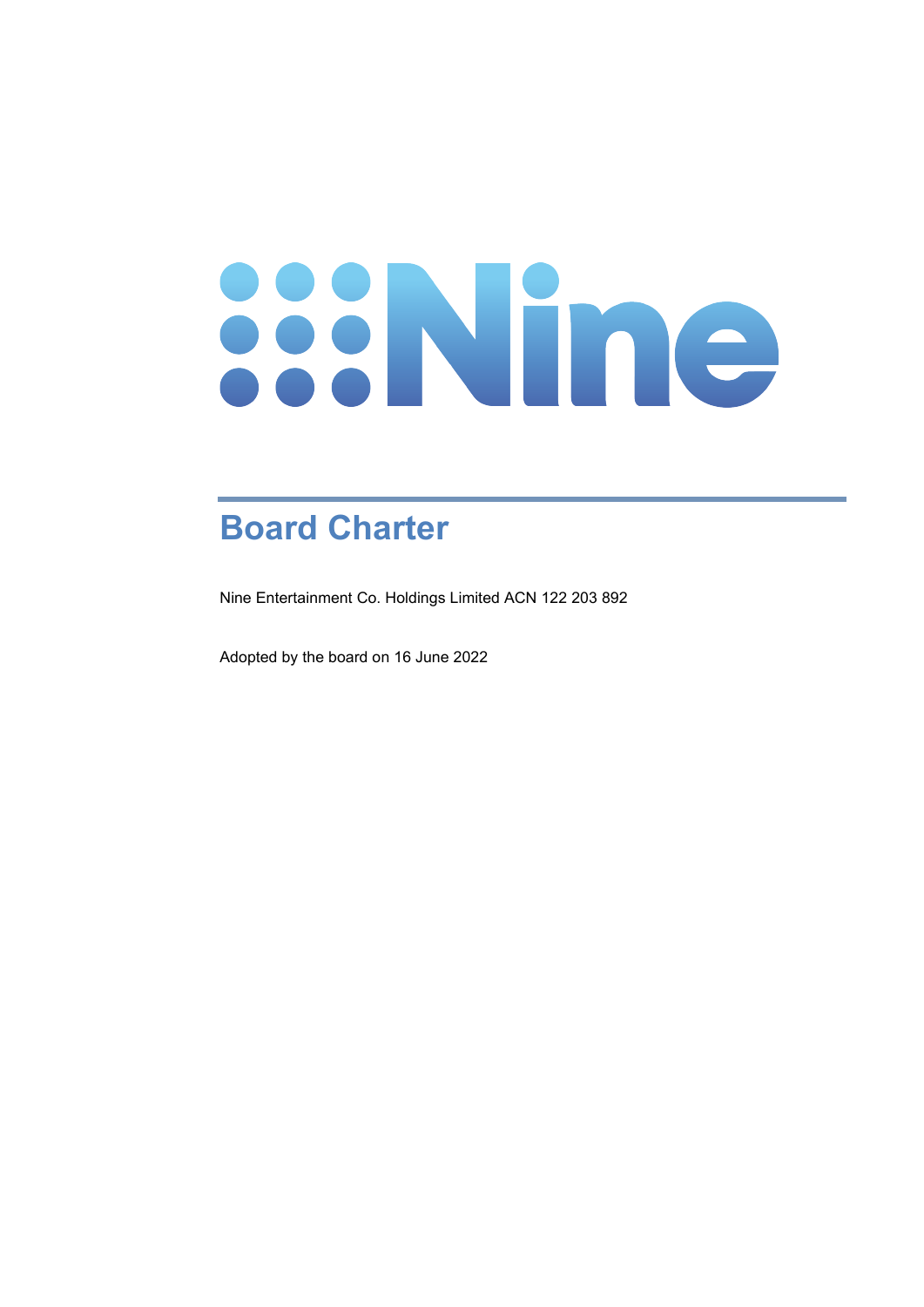| <b>Contents</b> |                                                                     | Page |
|-----------------|---------------------------------------------------------------------|------|
| 1               | The Nine board and overview of its role                             | 1    |
| $\overline{2}$  | Functions of the Board                                              | 1    |
| 3               | Powers delegated to management                                      | 2    |
| 4               | <b>Board structure</b>                                              | 3    |
| 5               | Board composition                                                   | 3    |
| 6               | Appointment and re-election of directors                            | 3    |
| 7               | Review of Board, committee and individual directors'<br>performance | 4    |
| 8               | Chair                                                               | 4    |
| 9               | Company secretary                                                   | 4    |
| 10              | Keeping directors informed                                          | 5    |
| 11              | Access to independent advice                                        | 5    |
| 12              | Non-executive directors' meetings                                   | 5    |
| 13              | Independence of non-executive directors                             | 5    |
| 14              | Conflict of interest                                                | 6    |
| 15              | <b>Board committees</b>                                             | 6    |
| 16              | Confidentiality                                                     | 6    |
| 17              | <b>Review</b>                                                       | 6    |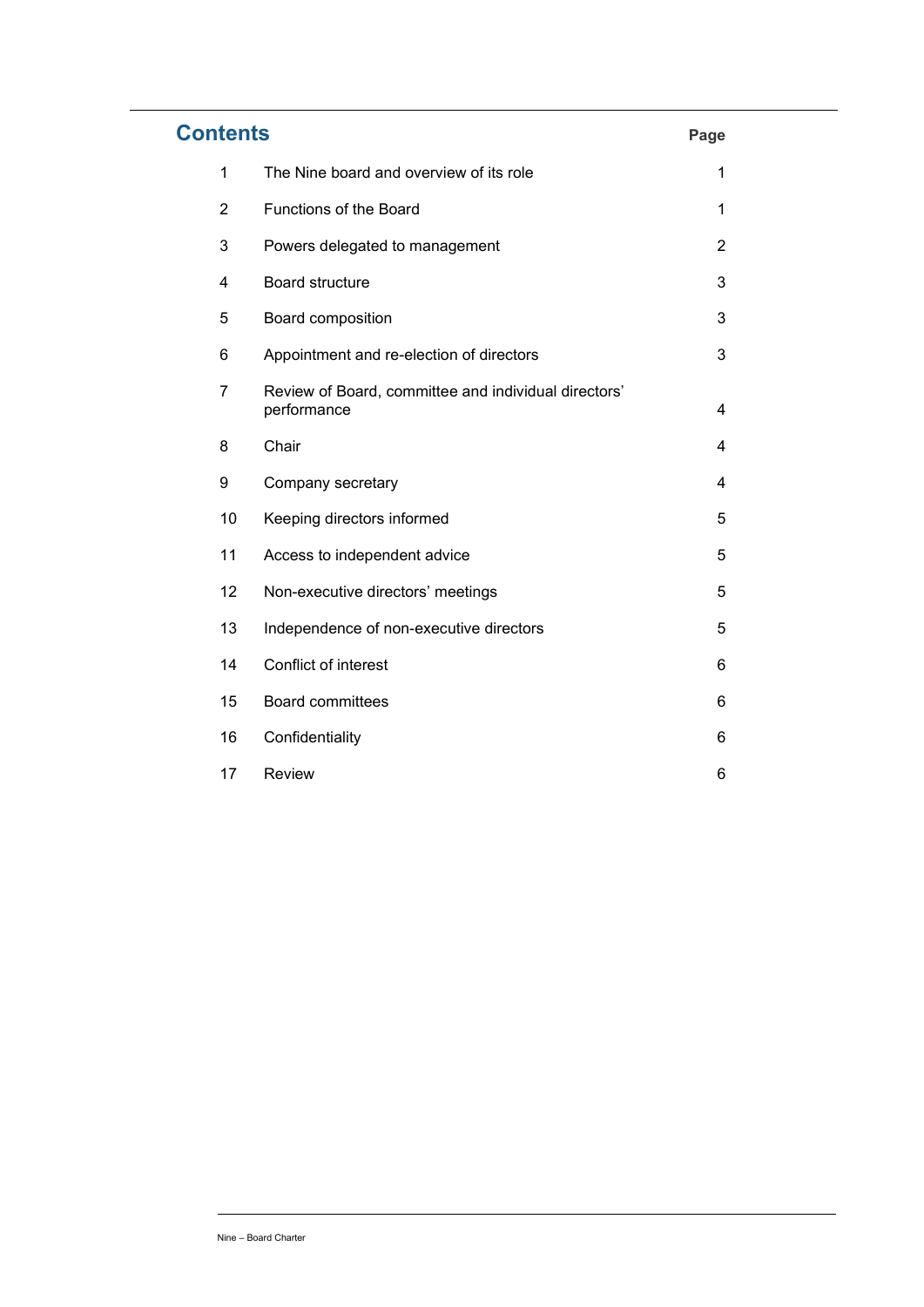#### **1 The Nine board and overview of its role**

- (a) The board of directors (**Board**) of Nine Entertainment Co. Holdings Limited (**Nine**) is responsible for, and oversees the governance of, Nine and demonstrates leadership for Nine.
- (b) Corporate governance describes the way Nine is directed and controlled. Nine's shareholders appoint directors and hold them accountable for the performance of the company. A key part of directors' responsibility is to ensure that an effective corporate governance structure operates in Nine.
- (c) This board charter sets out the functions of Nine's board by describing the structure of the Board and its committees, the need for independence and other obligations of directors.

#### **2 Functions of the Board**

- (a) The Board strives to build sustainable value for shareholders whilst protecting the assets and reputation of Nine. Its functions include but are not limited to:
	- (i) defining Nine's purpose and strategic objectives;
	- (ii) approving Nine's budgets and business plans;
	- (iii) approving Nine's annual report including the financial statements, directors' report, remuneration report and corporate governance statement, with advice from the People and Remuneration Committee and the Audit and Risk Management Committee, as appropriate;
	- (iv) approving major borrowing and debt arrangements, the acquisition, establishment, disposal or cessation of any significant business of the company, any significant capital expenditure and the issue of any shares, options, equity instruments or other securities in Nine;
	- (v) holding management to account and assessing performance against strategies, to monitor both the performance of senior management of the Nine group (being the Chief Executive Officer and other individuals as determined from time to time by the People and Remuneration Committee) (**Senior Management**) as well as the continuing suitability of strategies;
	- (vi) ensuring that Nine acts legally and responsibly on all matters (including workplace health and safety) and that the highest ethical standards are maintained, including by approving Nine's environmental, social and governance (**ESG**) policy and strategy, and Nine's statement of values and Code of Conduct;
	- (vii) maintaining a constructive and ongoing relationship with the Australian Securities Exchange and regulators, and overseeing the implementation of policies regarding disclosure and communications with the market and Nine's shareholders;
	- (viii) monitoring and approving changes to internal governance including delegated authorities, and monitoring resources available to Senior Management;
	- (ix) reviewing board performance and succession planning for directors; and
	- (x) monitoring the mix of skills, experience, expertise and diversity on the Board and, when necessary, appointing new directors, for approval by shareholders.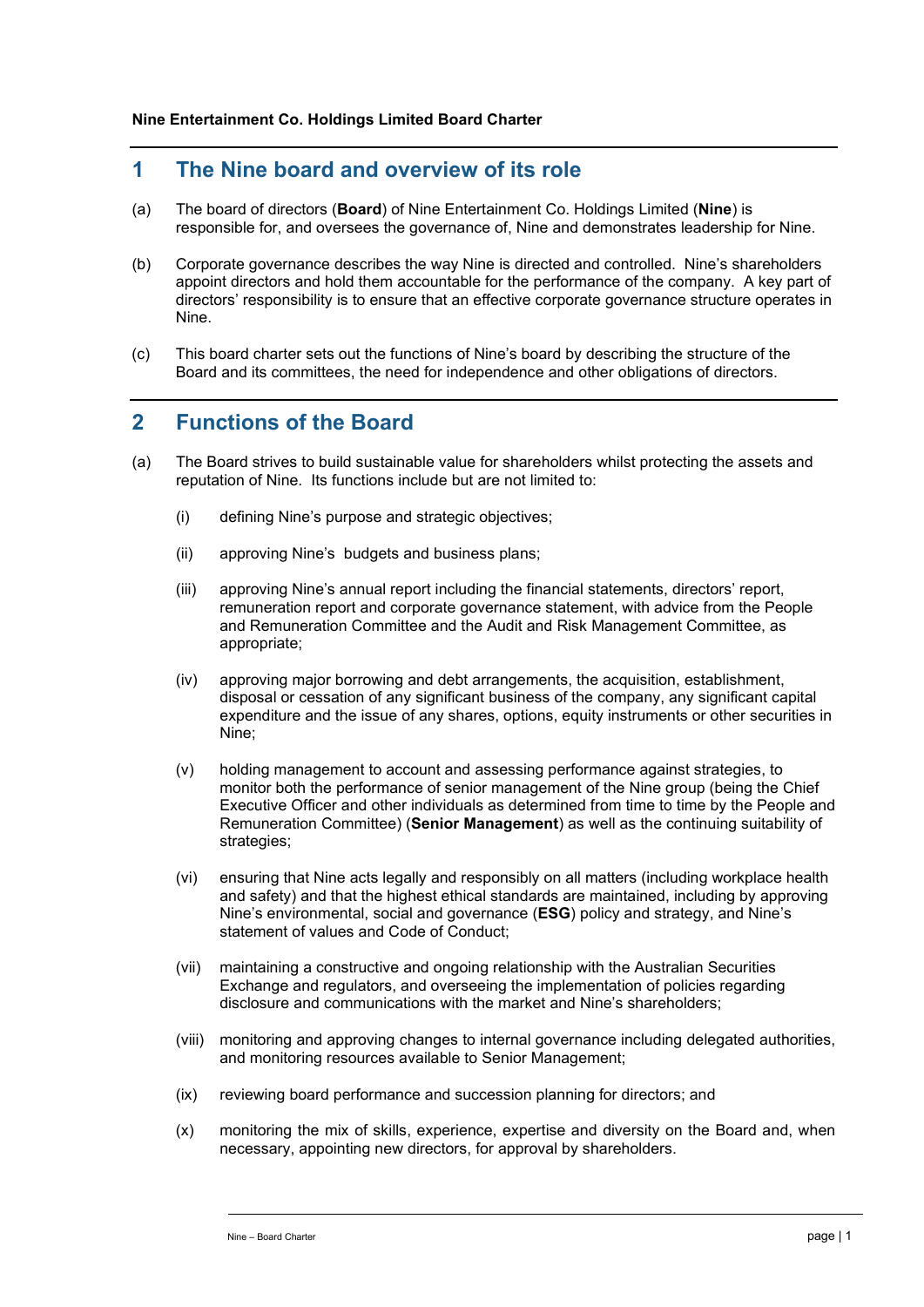- (b) With the guidance of the Board's People and Remuneration Committee, the Board is responsible for:
	- (i) ensuring that the remuneration policies of Nine are aligned with its purpose, values, strategic objectives and risk appetite;
	- (ii) evaluating and approving the remuneration packages of the Chief Executive Officer, directors and other members of Senior Management;
	- (iii) monitoring compliance with the non-executive director remuneration pool as established by the Constitution, or as subsequently amended by shareholders, and recommending any changes to the pool;
	- (iv) administering short and long term incentive plans (including any equity plans) and engaging external remuneration consultants;
	- (v) appointing, evaluating or removing the Chief Executive Officer, and approving appointments or removal of all other members of Senior Management;
	- (vi) regularly assessing the independence of all directors; and
	- (vii) reviewing succession planning for Senior Management.
- (c) With the guidance of the Audit and Risk Management Committee, the Board is responsible for:
	- (i) Preparing and presenting Nine's financial statements and reports;
	- (ii) overseeing Nine's financial reporting, which, without limitation, includes:
		- (A) reviewing the integrity and suitability of Nine's accounting policies and principles, how they are applied and ensuring they are used in accordance with the statutory financial reporting framework;
		- (B) assessing significant estimates and judgements in financial reports; and
		- (C) assessing information from external auditors to ensure the quality of financial reports;
	- (iii) overseeing Nine's financial controls and systems;
	- (iv) reviewing, monitoring and approving Nine's risk management framework, policies, procedures and systems, for both financial and non-financial risks, including setting a risk appetite for the business;
	- (v) managing internal and external audit arrangements and auditor independence; and
	- (vi) overseeing Nine's environmental management initiatives, as part of Nine's ESG program.
- (d) The functions listed are matters which the Board specifically reserves for itself and does not limit the Board's overall duties and responsibilities. The Board may delegate consideration to a committee of the Board specifically constituted for the relevant purpose.

#### **3 Powers delegated to management**

(a) The Board shall delegate to the Chief Executive Officer the authority and power to manage Nine and its businesses within levels of authority specified by the Board from time to time. The Chief Executive Officer may delegate aspects of his or her authority and power but remains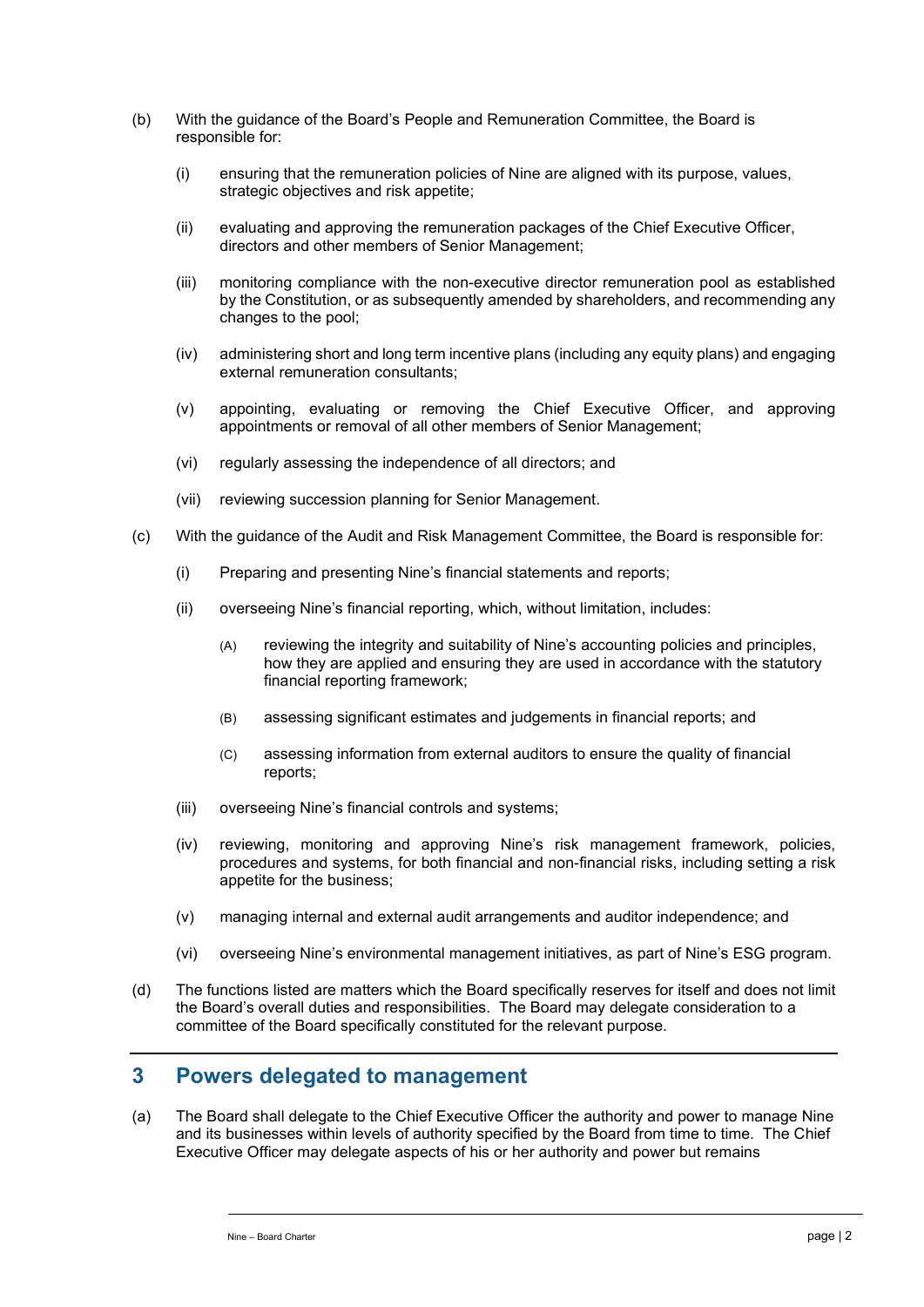accountable to the Board for Nine's performance and is required to report regularly to the Board on the progress being made by Nine's business units.

- (b) The Chief Executive Officer and management of the business must exercise their delegated authority within the values, code of conduct and risk appetite as approved by the Board from time to time.
- (c) The Chief Executive Officer's role includes:
	- (i) responsibility for the effective leadership of the management team;
	- (ii) the development of strategic objectives for the business; and
	- (iii) the day-to-day management of Nine's operations.
- (d) Notwithstanding this delegation, the Board is responsible for overseeing and holding management to account for implementation of Nine's strategic objectives, performance and the manner in which management instils Nine's values across the business and, where appropriate, challenging management's exercise of its functions.

#### **4 Board structure**

The composition, structure and proceedings of the Board are primarily governed by Nine's constitution (a copy can be found on the company's website) and the laws governing corporations in jurisdictions where the company operates. The Board shall regularly review the composition, structure and performance of the Board.

# **5 Board composition**

The Board aims to have a Board of directors which has, at all times, the appropriate mix of skills, experience, expertise and diversity relevant to Nine's businesses and the Board's responsibilities.

# **6 Appointment and re-election of directors**

- (a) With guidance from external consultants, where necessary, the Board shall identify candidates with appropriate skills, experience, expertise and diversity in order to discharge its mandate effectively and to maintain the necessary mix of expertise on the Board.
- (b) The Board assesses nominations of new directors against a range of criteria including the candidate's background, experience, gender, professional skills, personal qualities, capability of the candidate to devote the necessary time and commitment to the role, potential conflicts of interest, independence and whether their skills and experience will complement the existing Board.
- (c) The criteria to assess nominations of new directors is reviewed annually and the Board regularly compares the skill base of existing directors with that required for the future strategy of Nine to enable identification of attributes required in new directors.
- (d) Before appointment to the Board, candidates shall confirm that they will have sufficient time to meet their obligations to Nine, in light of other commitments.
- (e) Letters of appointment for each new appointment to the board set out the key terms and conditions relevant to the appointment.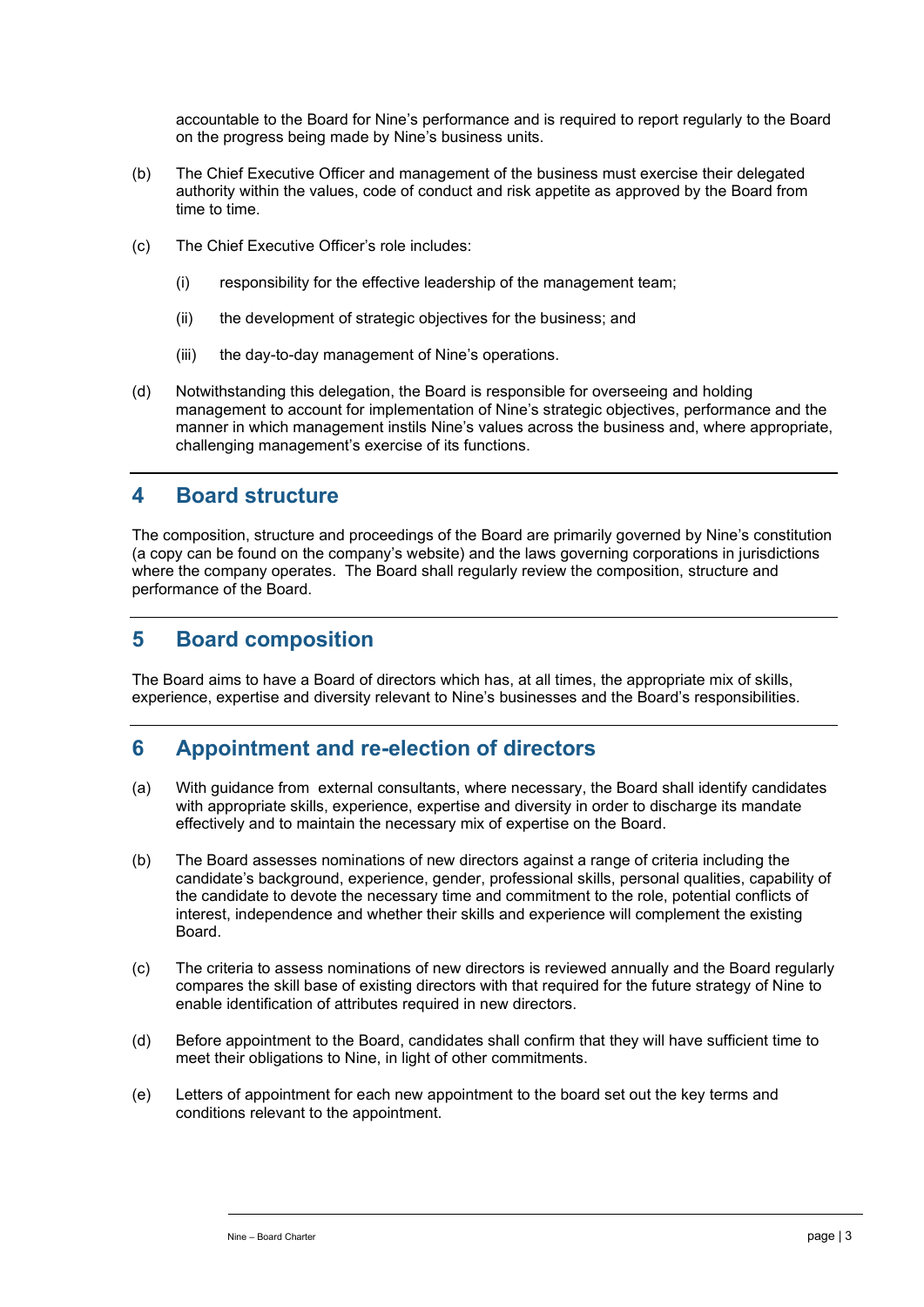(f) All directors (other than a managing director, if any) are subject to re-election by rotation at least every three years. Newly appointed directors must seek re-election at the first general meeting of shareholders following their appointment.

# **7 Review of Board, committee and individual directors' performance**

- (a) The Board shall regularly carry out a formal review of the performance of the Board, its committees, Senior Management and each non-executive director, using where necessary an external consultant, against appropriate measures. The review shall assess:
	- (i) the effectiveness of the Board and each committee in meeting the requirements of its charter;
	- (ii) whether the Board and each committee has members with the appropriate mix of skills and experience to properly perform their functions;
	- (iii) whether adequate time is being allocated to Nine matters, taking into account each director's other commitments;
	- (iv) the independence of each non-executive director, taking into account the director's other interests, relationships and directorships.
- (b) Each year, the People and Remuneration Committee shall review the performance of the Chief Executive Officer and any other executive directors as may be appointed against guidelines approved by the Board.
- (c) Each year, a statement detailing the mix of skills and diversity which the Board is looking to achieve in membership to the Board should be included in Nine's annual report.

# **8 Chair and deputy chair**

- (a) The chair shall be elected by the Board but must be an independent director. The chair must not hold, and must not have held within the previous 3 years, the office of Chief Executive Officer of Nine. The chair's role includes:
	- (i) providing effective leadership to the Board in relation to all Board matters;
	- (ii) representing the views of the Board to the public;
	- (iii) presiding over meetings of the board and general meetings of shareholders; and
	- (iv) promoting constructive relations between directors and between the Board and management.
- (b) The Board may elect a deputy chair, who must also be an independent director. The deputy chair's role include presiding over meetings of the board and general meetings of shareholders in absence of the chair, and such other matters as are delegated by the chair.

#### **9 Company secretary**

(a) The Board appoints and removes the company secretary. All directors shall have direct access to the company secretary.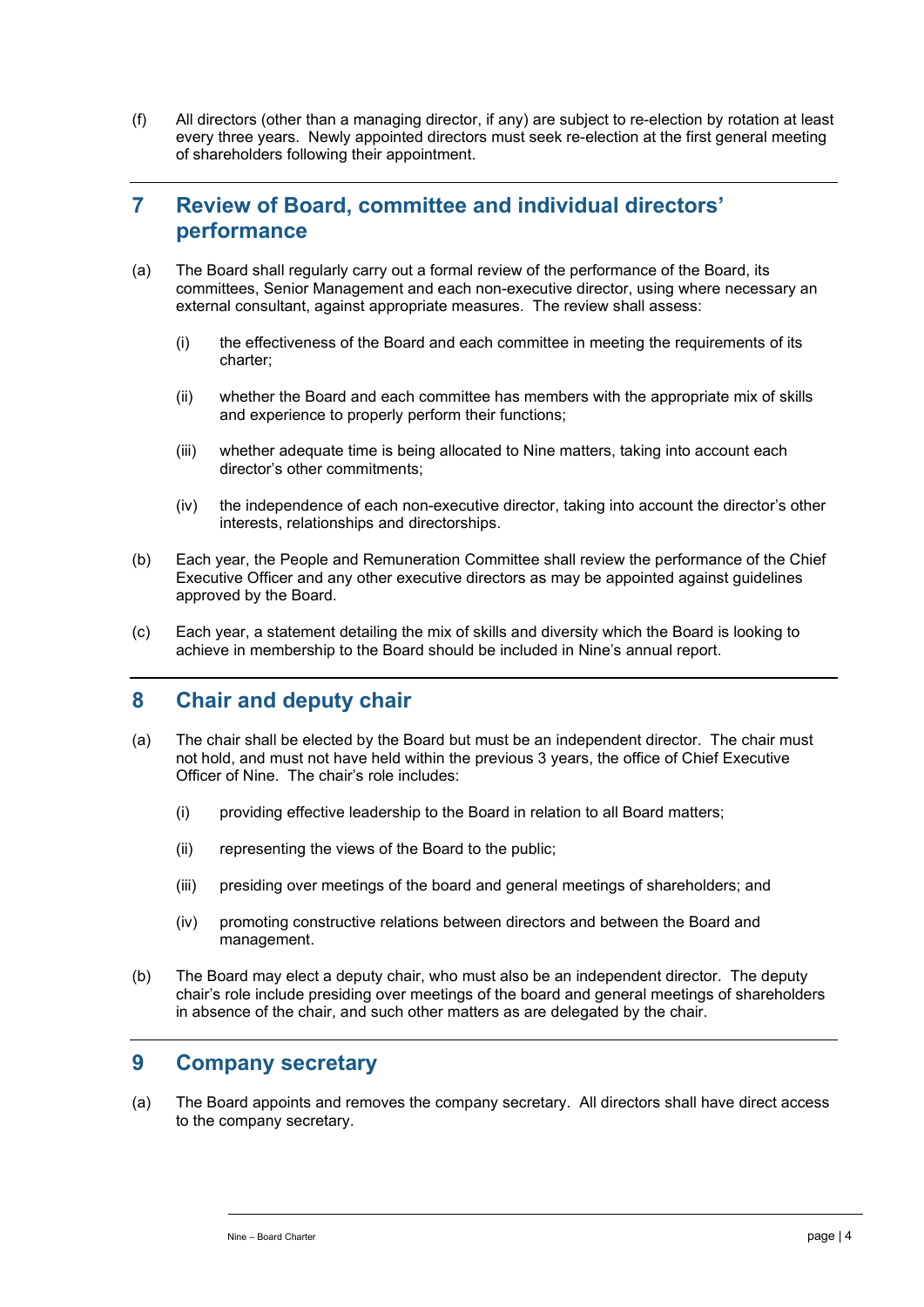- (b) The company secretary supports the effectiveness of the Board by monitoring that board policy and procedures are followed and co-ordinating the completion and despatch of board agendas and briefing papers.
- (c) The company secretary shall be accountable to the Chief Executive Officer, and to the Board through the chair, on all corporate governance matters.

# **10 Keeping directors informed**

- (a) The Board will from time to time consider the nature and extent of information reported to the Board by management.
- (b) New directors will be briefed on their roles and responsibilities and the minutes and papers of Board and committee meetings will be made available to them.
- (c) Board papers are distributed, where possible, within a reasonable period of time before each meeting.

# **11 Access to independent advice**

Directors may obtain independent professional advice at Nine's expense on matters arising in the course of their board and committee duties, after obtaining the chair's approval. Approval will typically be granted where the advice is considered necessary for the directors to discharge their duties as directors. The other directors must be advised if the chair's approval is withheld.

# **12 Non-executive directors' meetings**

The non-executive directors are expected to meet periodically with no management present, to review management performance.

#### **13 Independence of non-executive directors**

- (a) To be judged independent, a director must, in the opinion of the Board, be independent of management and have no business or other relationship that could materially interfere with – or could reasonably be perceived to materially interfere with – the independent exercise of that director's judgement. The Board considers thresholds of materiality for the purpose of determining 'independence' on a case-by-case basis.
- (b) Individuals would, in the absence of evidence or convincing argument to the contrary, be judged to be not independent if the individual:
	- (i) is employed, or had previously been employed in an executive capacity by Nine or any of its subsidiaries in the three years prior to becoming a director, or
	- (ii) is directly involved in the audit of Nine or any of its subsidiaries, or
	- (iii) receives performance based remuneration from Nine or participates in any employee incentive scheme offered by Nine; or
	- (iv) is, or represents, a substantial shareholder of Nine, or is or has, in the last three years been, an officer of or employee of, or a professional adviser to , a substantial shareholder of Nine, or